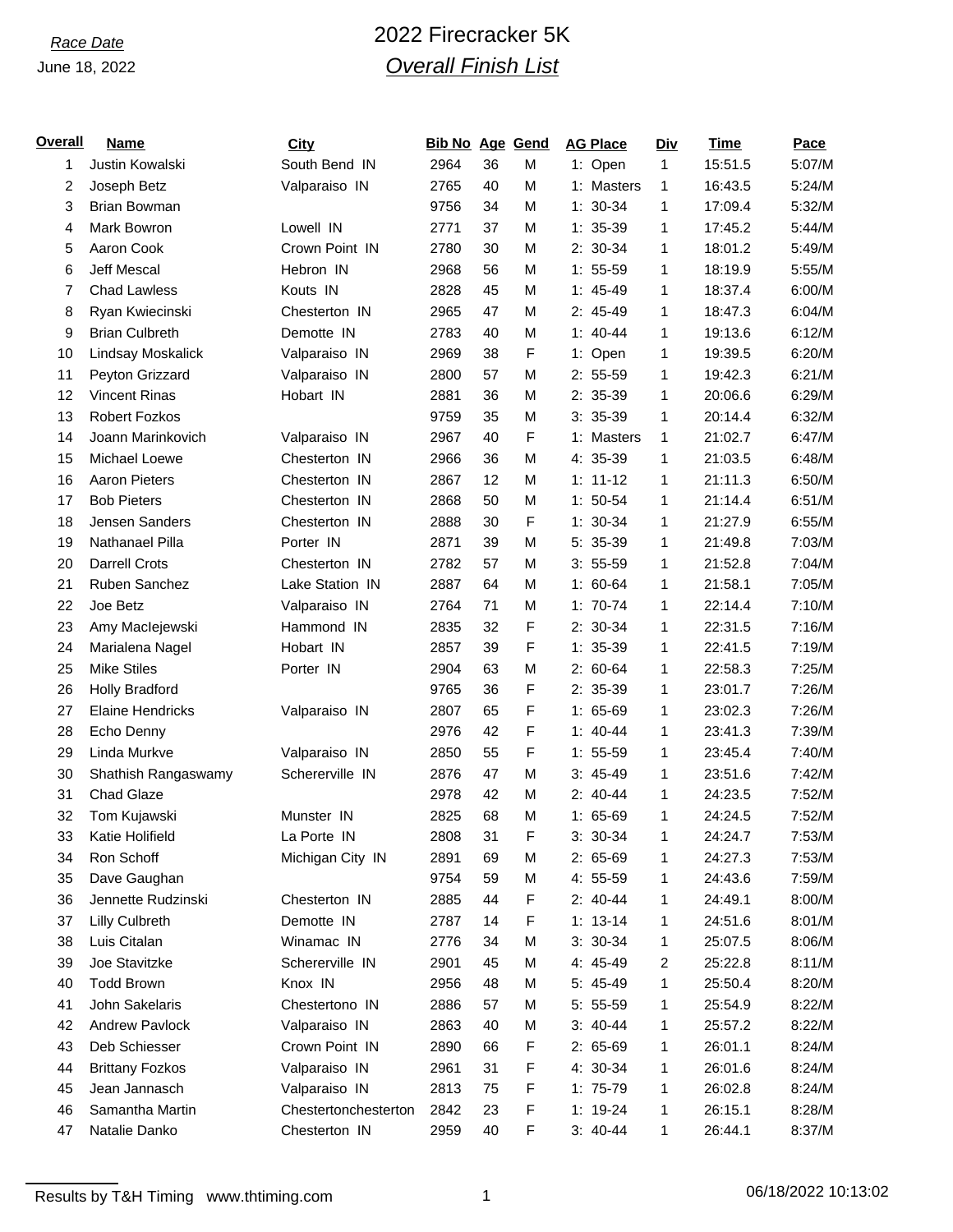# *Race Date* 2022 Firecracker 5K *Overall Finish List*

| <u>Overall</u> | <b>Name</b>               | <b>City</b>        | <b>Bib No Age Gend</b> |                |   | <b>AG Place</b> | <b>Div</b> | Time    | Pace    |
|----------------|---------------------------|--------------------|------------------------|----------------|---|-----------------|------------|---------|---------|
| 48             | Juan Casas                | Gary IN            | 2957                   | 52             | M | $2: 50-54$      | 1          | 26:44.1 | 8:37/M  |
| 49             | Michael Wills             |                    | 9753                   | 44             | M | 4: 40-44        | 1          | 26:45.7 | 8:38/M  |
| 50             | <b>Kasey Pieters</b>      | Chesterton IN      | 2869                   | 10             | F | $9 - 10$<br>1:  | 1          | 26:50.6 | 8:40/M  |
| 51             | <b>Suzanne Gesse</b>      | Rolling Prairie IN | 2799                   | 42             | F | 4: 40-44        | 1          | 26:56.4 | 8:41/M  |
| 52             | Mark Riley                | Crown Point IN     | 2877                   | 61             | M | $3:60-64$       | 1          | 26:58.9 | 8:42/M  |
| 53             | Olivia Augustyn           | Schererville IN    | 2952                   | 8              | F | $1 - 8$<br>1:   | 1          | 27:09.3 | 8:46/M  |
| 54             | Amanda Guthrie            | Hobert IN          | 2801                   | 13             | F | $2: 13-14$      | 1          | 27:15.5 | 8:48/M  |
| 55             | Lydia Sandoval            | Chesterton IN      | 2889                   | 64             | F | $1: 60-64$      | 1          | 27:15.9 | 8:48/M  |
| 56             | Taryn Wellensiek          | Chesterton IN      | 2975                   | 14             | F | $3: 13-14$      | 1          | 27:26.6 | 8:51/M  |
| 57             | Henry Aguilera            |                    | 9755                   | 73             | M | 2: 70-74        | 1          | 27:29.5 | 8:52/M  |
| 58             | Sara Colella              | Porter IN          | 2779                   | 38             | F | $3: 35-39$      | 1          | 27:37.5 | 8:55/M  |
| 59             | Kathryn Crook             |                    | 9752                   | 32             | F | 5: 30-34        | 1          | 27:38.3 | 8:55/M  |
| 60             | Abigail Rinas             | Hobart IN          | 2878                   | 12             | F | $1: 11 - 12$    | 1          | 27:48.6 | 8:58/M  |
| 61             | <b>Fredric Owens</b>      | Chesterton IN      | 2862                   | 51             | M | $3: 50-54$      | 1          | 28:07.1 | 9:04/M  |
| 62             | Roger Steffen             | Rensselaer IN      | 2902                   | 71             | M | $3: 70-74$      | 1          | 28:13.6 | 9:06/M  |
| 63             | Laura Myers               | Wheatfield IN      | 2851                   | 32             | F | $6: 30-34$      | 1          | 28:14.3 | 9:07/M  |
| 64             | Patty Rose                | Valparaiso IN      | 2971                   | 70             | F | $1: 70-74$      | 1          | 28:15.9 | 9:07/M  |
| 65             | Angie Tursman             |                    | 9762                   | 45             | F | $1: 45-49$      | 1          | 28:16.5 | 9:07/M  |
| 66             | Marc Piazza               | Chesterton IN      | 2866                   | 41             | M | 5: 40-44        | 1          | 28:30.8 | 9:12/M  |
| 67             | <b>Addison Spanopouws</b> |                    | 9767                   | 8              | F | 2.<br>$1 - 8$   | 1          | 28:37.3 | 9:14/M  |
| 68             | Joel Davis                | Valparaiso IN      | 2960                   | 65             | M | $3:65-69$       | 1          | 28:39.8 | 9:15/M  |
| 69             | Renee Martin              | Valparaiso IN      | 2841                   | 24             | F | 2: 19-24        | 1          | 28:40.3 | 9:15/M  |
| 70             | Kathleen Kolodziej        | Valparaiso IN      | 2822                   | 67             | F | $3:65-69$       | 1          | 28:49.3 | 9:18/M  |
| 71             | Michelle Jatkiewicz       | Chesterton IN      | 2814                   | 47             | F | 2: 45-49        | 1          | 28:53.2 | 9:19/M  |
| 72             | Ryan Connaway             | Chesterton IN      | 2958                   | 42             | M | $6: 40-44$      | 1          | 28:53.6 | 9:19/M  |
| 73             | Kimberly Gilbert          |                    | 9764                   | 47             | F | $3: 45-49$      | 1          | 29:01.8 | 9:22/M  |
| 74             | Denae Culbreth            | Demotte IN         | 2785                   | 39             | F | 4: 35-39        | 1          | 29:25.8 | 9:30/M  |
| 75             | <b>Mary Miller</b>        | Michigan City IN   | 2847                   | 62             | F | $2: 60-64$      | 1          | 29:47.8 | 9:37/M  |
| 76             | <b>Timothy Elkins</b>     | Niles MI           | 2791                   | 57             | M | $6: 55-59$      | 1          | 29:58.7 | 9:40/M  |
| 77             | Gina Hutman               | Chesterton IN      | 2811                   | 39             | F | 5: 35-39        | 1          | 30:06.7 | 9:43/M  |
| 78             | Amy Dolbeare              | La Porte IN        | 2788                   | 49             | F | 4: 45-49        | 1          | 30:14.9 | 9:45/M  |
| 79             | Anand Kaligotla           | Stevensville MI    | 2815                   | 42             | M | 7: 40-44        | 1          | 30:22.7 | 9:48/M  |
| 80             | Keely Culbreth            | Demotte IN         | 2786                   | 15             | F | $1: 15-18$      | 1          | 30:25.7 | 9:49/M  |
| 81             | Lisa Baljak               | Rensselaer IN      | 2759                   | 54             | F | $1: 50-54$      | 1          | 30:46.8 | 9:56/M  |
| 82             | <b>Mystie Pieters</b>     | Chesterton IN      | 2870                   | 47             | F | 5: 45-49        | 1          | 30:51.3 | 9:57/M  |
| 83             | Tom Hutmacher             | Portage IN         | 2810                   | 74             | M | 4: 70-74        | 1          | 31:09.8 | 10:03/M |
| 84             | <b>Curtis Smith</b>       | Valparaiso IN      | 2899                   | 61             | М | 4: 60-64        | 1          | 31:21.6 | 10:07/M |
| 85             | Kristen Bonkoski          | Valparaiso IN      | 2770                   | 39             | F | $6: 35-39$      | 1          | 31:28.3 | 10:09/M |
| 86             | Tamara Betz               | Valparaiso IN      | 2766                   | 48             | F | $6: 45-49$      | 1          | 31:30.8 | 10:10/M |
| 87             | Mark Robinson             | Saint Anne IL      | 2882                   | 62             | M | 5: 60-64        | 2          | 31:37.1 | 10:12/M |
| 88             | <b>Rodney Segety</b>      | Niles MI           | 2972                   | 57             | M | $7: 55-59$      | 1          | 31:42.1 | 10:14/M |
| 89             | Thomas Kornelik           | Crown Point IN     | 2962                   | 65             | M | 4: 65-69        | 1          | 31:53.8 | 10:17/M |
| 90             | Gracelynn Taylor          | Lowell IN          | 2906                   | $\overline{7}$ | F | $3: 1 - 8$      | 1          | 31:58.1 | 10:19/M |
| 91             | Joe Hudak                 | Lowell IN          | 2809                   | 67             | M | $5:65-69$       | 1          | 32:03.8 | 10:21/M |
| 92             | Brielle Bonkoski          | Valparaiso IN      | 2769                   | 10             | F | $9 - 10$<br>2:  | 1          | 32:12.3 | 10:23/M |
| 93             | Benjamin St John          | Crown Point IN     | 2900                   | 36             | M | $6: 35-39$      | 2          | 32:13.8 | 10:24/M |
| 94             | Cecilia Bernal            | Hobart IN          | 2762                   | 66             | F | 4: 65-69        | 1          | 32:33.3 | 10:30/M |

Results by T&H Timing www.thtiming.com 2 2 06/18/2022 10:13:03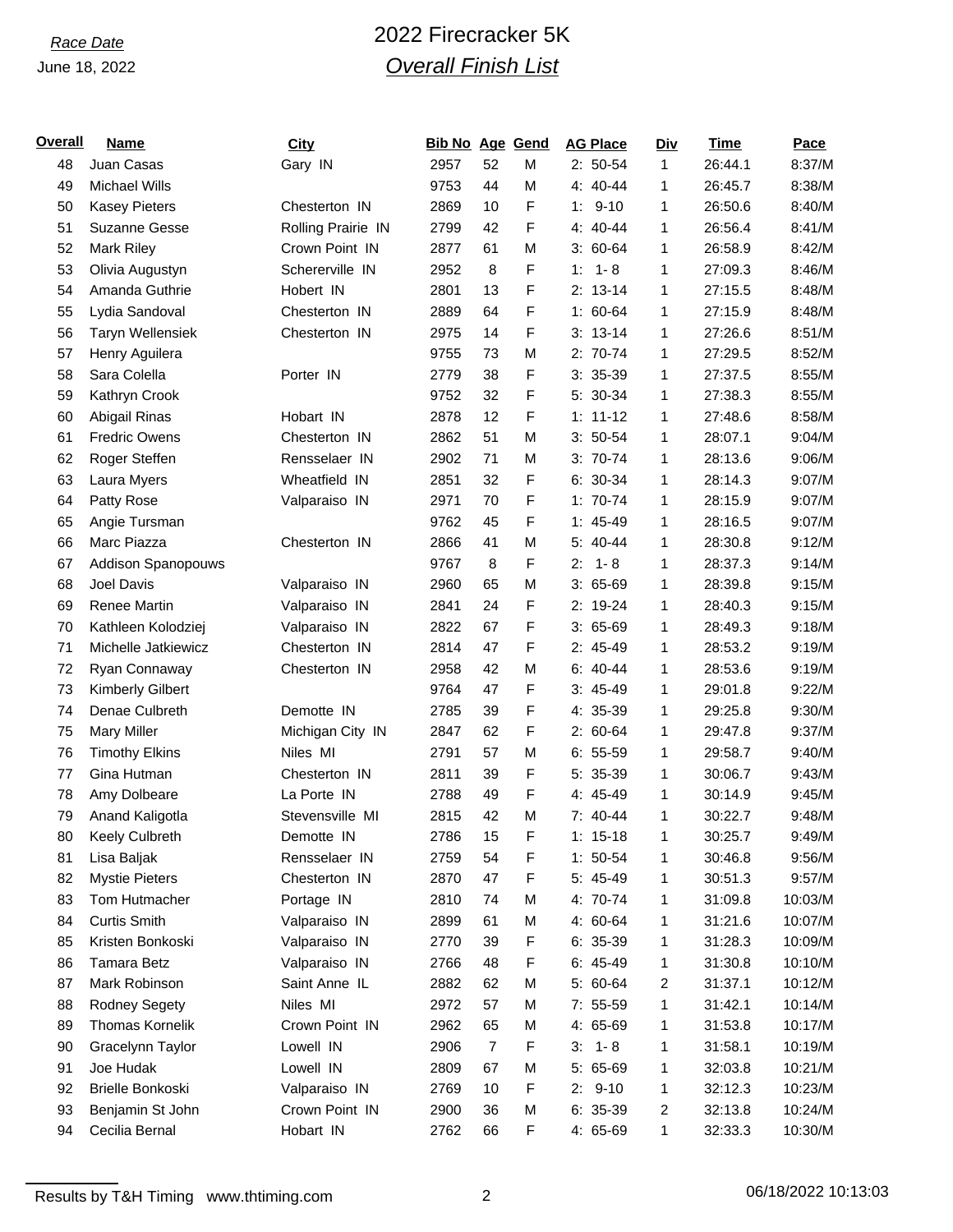# *Race Date* 2022 Firecracker 5K *Overall Finish List*

| <b>Overall</b> | <b>Name</b>             | <b>City</b>          | <b>Bib No Age Gend</b> |                |   | <b>AG Place</b> | <b>Div</b> | <b>Time</b> | <b>Pace</b> |
|----------------|-------------------------|----------------------|------------------------|----------------|---|-----------------|------------|-------------|-------------|
| 95             | Alexandrea Colella      | Porter IN            | 2777                   | 9              | F | $3: 9-10$       | 1          | 32:58.7     | 10:38/M     |
| 96             | Eric MacEy              | Dune Acres IN        | 2834                   | 70             | M | 5: 70-74        | 1          | 33:22.6     | 10:46/M     |
| 97             | Lacey Colella           | Porter IN            | 2778                   | $\overline{7}$ | F | $1 - 8$<br>4.   | 1          | 34:05.8     | 11:00/M     |
| 98             | Leslie Buff             | Porter IN            | 2773                   | 69             | F | $5:65-69$       | 1          | 34:23.6     | 11:06/M     |
| 99             | <b>Katharine Rinas</b>  | Hobart IN            | 2880                   | 36             | F | 7: 35-39        | 2          | 34:43.6     | 11:12/M     |
| 100            | Percy Pompey            | Gary IN              | 2873                   | 58             | M | $8: 55-59$      | 1          | 34:51.6     | 11:15/M     |
| 101            | Lisa Vanna              | Crown Point IN       | 2909                   | 55             | F | $2: 55-59$      | 1          | 35:04.3     | 11:19/M     |
| 102            | Jamie Miller            | La Porte IN          | 2846                   | 41             | F | $5: 40-44$      | 1          | 35:05.1     | 11:19/M     |
| 103            | <b>Cheryl Martin</b>    | Chestertonchesterton | 2840                   | 45             | F | 7: 45-49        | 2          | 35:26.5     | 11:26/M     |
| 104            | <b>Barb Larue</b>       | Chestertonchesterton | 2827                   | 46             | F | 8: 45-49        | 1          | 35:27.1     | 11:26/M     |
| 105            | Lisa Modrowski          | Lowell IN            | 2848                   | 39             | F | 8: 35-39        | 1          | 35:37.2     | 11:29/M     |
| 106            | <b>Brian Bratcher</b>   | Crown Point IN       | 2954                   | 44             | M | $8:40-44$       | 1          | 36:57.3     | 11:55/M     |
| 107            | Carissa Beller          | Chesterton IN        | 2953                   | 34             | F | 7: 30-34        | 1          | 36:57.6     | 11:55/M     |
| 108            | Sarah Shepperson        | Michigan City IN     | 2897                   | 63             | F | $3:60-64$       | 1          | 37:03.3     | 11:57/M     |
| 109            | Kimberly Brennan        | Valparaiso IN        | 2955                   | 48             | F | $9:45-49$       | 1          | 37:15.2     | 12:01/M     |
| 110            | Adam Popa               |                      | 9760                   | 42             | M | $9: 40 - 44$    | 1          | 37:31.7     | 12:06/M     |
| 111            | Margaret Hall           | Portage IN           | 2804                   | 50             | F | $2: 50-54$      | 1          | 37:40.3     | 12:09/M     |
| 112            | Jessica Thompson        | Burns Harbor IN      | 2974                   | 38             | F | $9: 35-39$      | 2          | 37:40.5     | 12:09/M     |
| 113            | Larry Bigler            | Hamlet IN            | 2767                   | 76             | M | $1:75-79$       | 1          | 38:22.6     | 12:23/M     |
| 114            | Jason Petre             | Valparaiso IN        | 2970                   | 48             | M | $6:45-49$       | 2          | 38:39.1     | 12:28/M     |
| 115            | <b>Linda Perry</b>      | Demotte IN           | 2865                   | 75             | F | 2: 75-79        | 1          | 39:37.5     | 12:47/M     |
| 116            | <b>Robert Edwards</b>   | Valparaiso IN        | 2789                   | 81             | M | 1: 80-99        | 1          | 39:37.9     | 12:47/M     |
| 117            | <b>Bryson Culbreth</b>  | Demotte IN           | 2784                   | 10             | M | 1:<br>$9 - 10$  | 1          | 39:40.6     | 12:48/M     |
| 118            | Dennis Kolosci          | Westville IN         | 2823                   | 66             | M | $6:65-69$       | 1          | 39:41.2     | 12:48/M     |
| 119            | Angie Kiselka           | Valparaiso IN        | 2817                   | 63             | F | 4: 60-64        | 1          | 40:10.2     | 12:57/M     |
| 120            | Carol Magill            | Chesterton IN        | 2838                   | 71             | F | 2: 70-74        | 1          | 40:36.5     | 13:06/M     |
| 121            | <b>Emily Antonietti</b> | Hammond IN           | 2758                   | 31             | F | 8: 30-34        | 1          | 40:42.7     | 13:08/M     |
| 122            | John Bodnar             | Highland IN          | 2768                   | 49             | M | $7:45-49$       | 1          | 40:57.3     | 13:13/M     |
| 123            | John Withey             | Granger IN           | 2913                   | 78             | M | 2: 75-79        | 1          | 40:57.5     | 13:13/M     |
| 124            | Susan Sendejas          | Portage IN           | 2893                   | 65             | F | $6: 65-69$      | 1          | 41:02.6     | 13:14/M     |
| 125            | Joyce Einikis           | Valparaiso IN        | 2790                   | 66             | F | $7:65-69$       | 1          | 41:04.3     | 13:15/M     |
| 126            | Lori Amodeo             | Crown Point IN       | 2757                   | 63             | F | 5: 60-64        | 1          | 41:36.1     | 13:25/M     |
| 127            | Cindy Hall              | Hammond IN           | 2802                   | 64             | F | $6: 60 - 64$    | 1          | 41:47.5     | 13:29/M     |
| 128            | Lisa Caccavale          | Merrillville IN      | 2774                   | 49             | F | 10: 45-49       | 1          | 42:05.6     | 13:35/M     |
| 129            | Sandy Bapple            | Crown Point IN       | 2760                   | 63             | F | 7: 60-64        | 1          | 42:21.2     | 13:40/M     |
| 130            | Debra Kline             | Niles MI             | 2819                   | 61             | F | $8:60-64$       | 1          | 42:46.5     | 13:48/M     |
| 131            | J Ezell                 |                      | 2977                   | 76             | M | $3:75-79$       | 1          | 42:46.6     | 13:48/M     |
| 132            | <b>Caroline Rinas</b>   | Hobart IN            | 2879                   | 10             | F | 4: 9-10         | 1          | 42:50.6     | 13:49/M     |
| 133            | Andrew Stoner           |                      | 9751                   | 56             | M | $9: 55-59$      | 1          | 43:04.8     | 13:54/M     |
| 134            | Kimberly Shay           | Valparaiso IN        | 2894                   | 49             | F | 11: 45-49       | 1          | 43:08.4     | 13:55/M     |
| 135            | <b>Judy Bartels</b>     | La Porte IN          | 2761                   | 59             | F | $3: 55-59$      | 1          | 43:28.6     | 14:01/M     |
| 136            | Meghan Navarro          | Chesterton IN        | 2859                   | 20             | F | $3: 19-24$      | 1          | 43:34.8     | 14:04/M     |
| 137            | Angie Navarro           | Chesterton IN        | 2858                   | 45             | F | 12: 45-49       | 1          | 43:35.1     | 14:04/M     |
| 138            | Kathy Kolosci           | Westville IN         | 2824                   | 59             | F | 4: 55-59        | 1          | 43:46.6     | 14:07/M     |
| 139            | Jake Williams           | Crown Point IN       | 2912                   | 27             | M | $1: 25-29$      | 1          | 43:55.1     | 14:10/M     |
| 140            | Ashley Kosich           | Hobart IN            | 2963                   | 29             | F | $1: 25-29$      | 1          | 44:01.1     | 14:12/M     |
| 141            | Debbie Rodriguez        | Hobart IN            | 2883                   | 51             | F | $3: 50-54$      | 1          | 44:15.2     | 14:17/M     |

Results by T&H Timing www.thtiming.com 3 3 3 06/18/2022 10:13:04